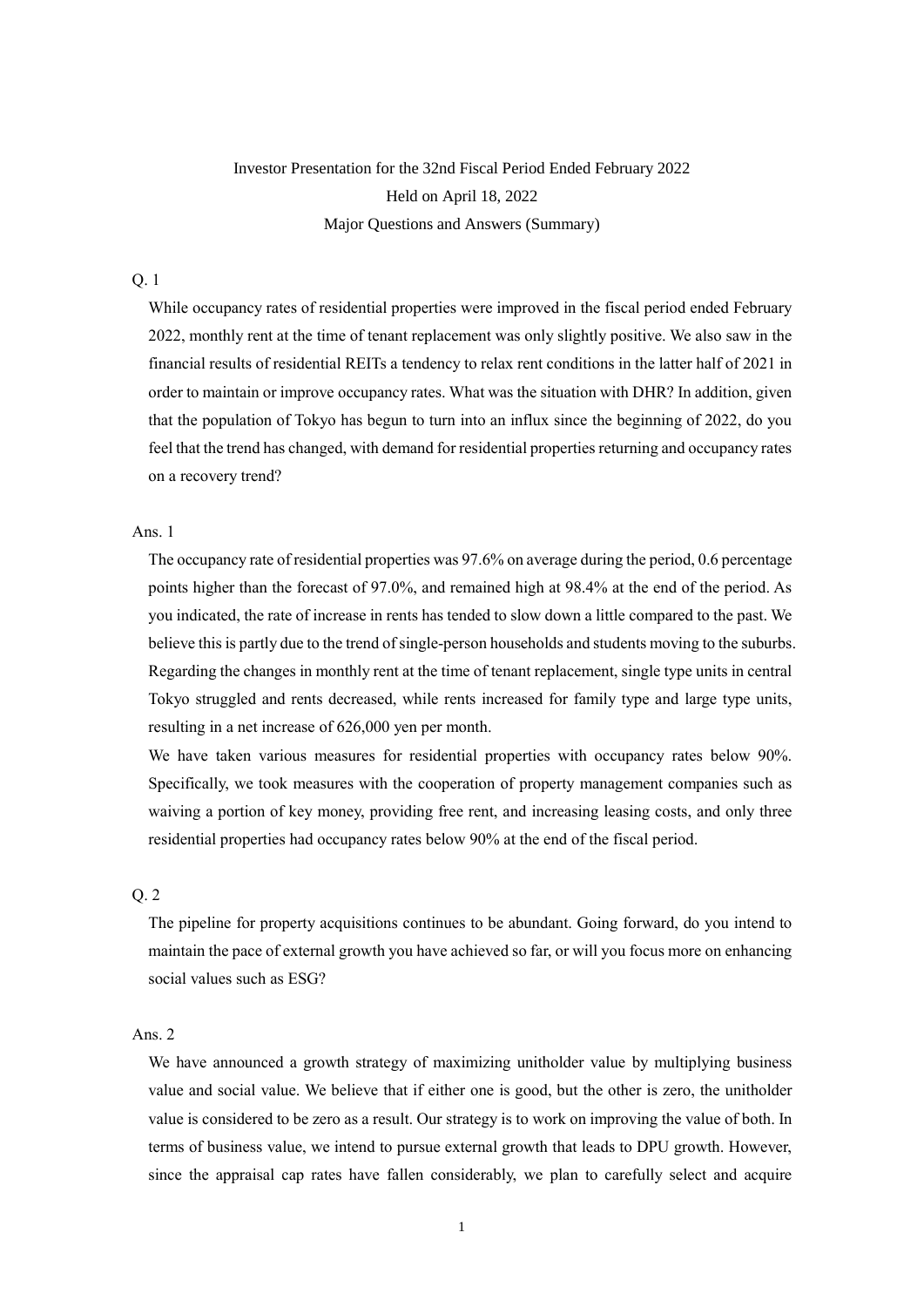properties while assessing each one to see if it will contribute to DPU growth. As it turned out, we have acquired properties of about 80 billion yen per year to date. However, we do not intend to be too particular about the scale of property acquisitions in the future.

### Q. 3

The operational status of logistics properties continues to look solid. While the lease contracts terms are long and stable since they are mainly BTS type, is there an opportunity to revise rents at certain intervals from the viewpoint of hedging against significant price increases in the future?

#### Ans. 3

Tenants in BTS type properties tend to have a rent revision cycle every 4 to 5 years, but it is difficult to actually increase rents at that timing and the rents were revised under the same conditions in the fiscal period ended February 2022. For tenants in multi-tenant type properties, the contract period is as short as 3 to 5 years. For one tenant in multi-tenant type property whose contract has expired, we were able to re-contract with increased rent. In the future, some contracts will expire even with the BTS type tenants, so we can expect cases of re-contracting at rents that match the market level. In the fiscal period ending August 2022, we plan to re-contract with increased rent with two tenants whose contracts are due to expire.

#### Q. 4

Regarding Agora Kanazawa, one of the hotels, the lease contract has been terminated with the current operator and discussions are underway with a successor operator candidate based on a basic agreement. I assume the situations is still in flux, but what is the outlook for the future?

#### Ans. 4

We have terminated the agreement with the current operator of Agora Kanazawa and signed a basic agreement with a successor operator candidate. We are now in the process of discussing the terms and conditions. As for the operation, the situation is very difficult at this point. However, Kanazawa is also a tourist destination and the hotel particularly offers mainly twin and double guest rooms. We believe that once the situation with COVID-19 settles and the tourist demand returns, it will head for recovery.

#### Q. 5

Regarding external growth, it seems that logistics and residential properties will be the main focus for the time being, but what are your thoughts on acquiring retail properties and hotels?